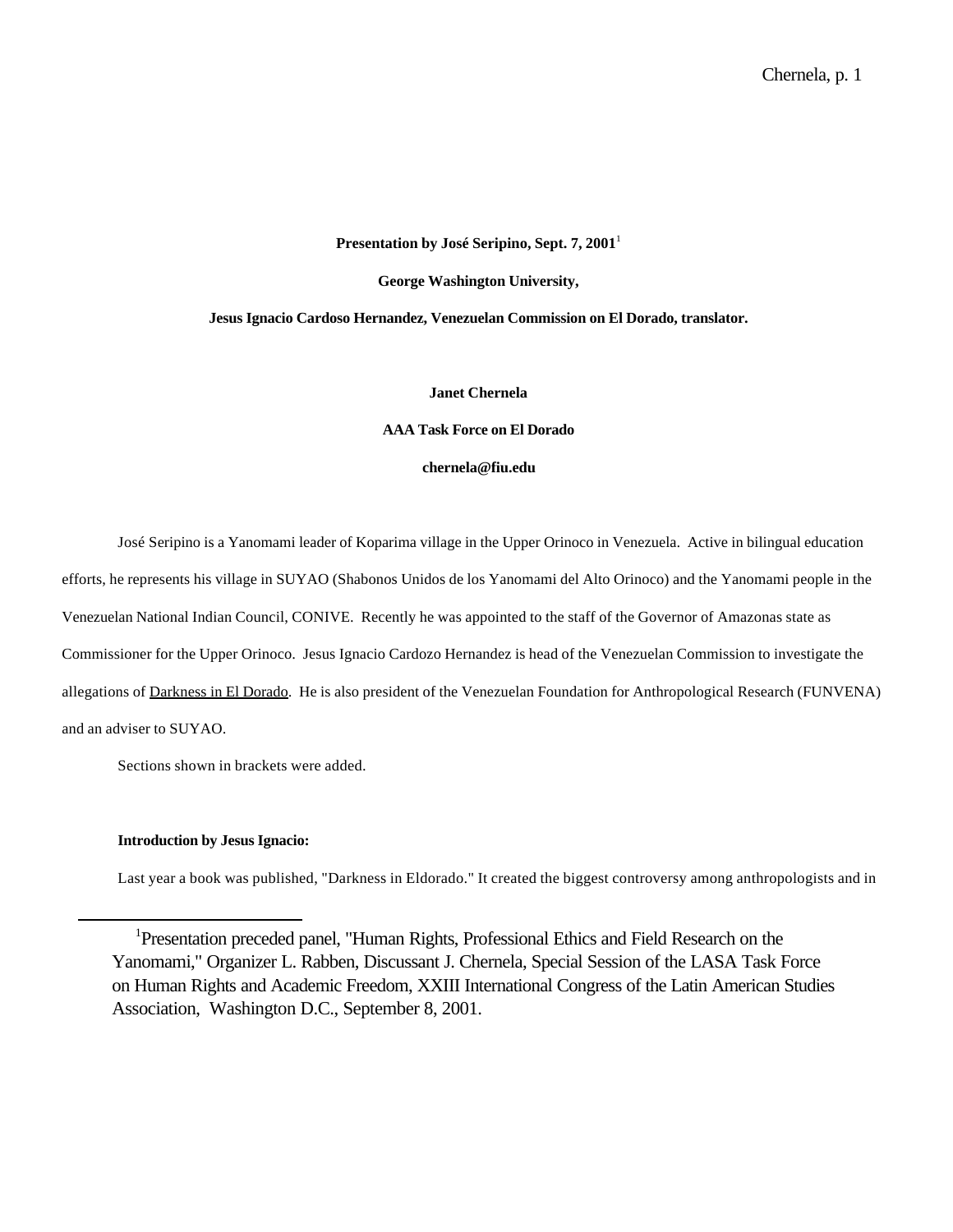the public in recent years. The allegations included scientists mistreating, bringing harm to the Yanomami, unparalleled in anthropology. One reaction was that Venezuela closed all indigenous territories even to Venezuelans. The Venezuelan government formed a Commission. The AAA set up a Task Force.

I am a membver of the Venezuelan Comission. Its goals are 1) to establish the veracity of those allegations; 2) to advise on the current situation of the Yanomami; and 3) to make recommendations. We expect to have preliminary results by the begining of November.

Allegations included provoking a measles epidemic, breaches of ethics by French and American anthropologists and British film crews. We have asked the Yanomami their point of view. Some of the situations are delicate. Ethical issues that are difficult to judge. What standards do we use? Were cultural traditions violated?

The Venezuelan Commission is made up of twenty people, including representatives from the foreign affairs and health ministries, as well as the Attorney General. We want to guarantee that this never happens again. I am not looking for guilt. But we think, "This should never happen again."

How? What steps to take? Here are some suggestions:

1. Strengthen grassroots indigenous associations. Help these so that such levels of organization can ensure protections.

2. Voice of indigenous peoples must be heard directly and without intermediaries. Our work is opening channels so that their voices can be heard.

Requests to go in [to the Yanomami area] are very high. The territory is still closed; it is only opened for people on official [governmental] missions. We wanted the Yanomami to decide how and whether to open it. Ethics should be part of all research requirements in the future.

From November 7th to 10th<sup>1</sup> all Yanomami will meet. They initiated the idea -- a National Yanomami Conference. Never in the history of the Yanomami have all Yanomami met. This will be an historic event. In the census only half were reached. To bring together people from 200-300 communities is difficult. They will engage in dialogue with government representatives and NGOs and propose a model. The meeting will end with the signing of an agreement by the Yanomami, the environmental ministry, and the armed forces. The meeting will take place in Shakita, near the Mavaca Mission. Over 600 Yanomami and 150 non-Yanomami are expected including members of the Brazilian NGO, CCPY.<sup>2</sup>

# **José Seripino Presentation** (José speaks in Spanish, Jesus translates into English):

I greet you all. I give you a tender Yanomami greeting. I want to express something of my experience. What is your role in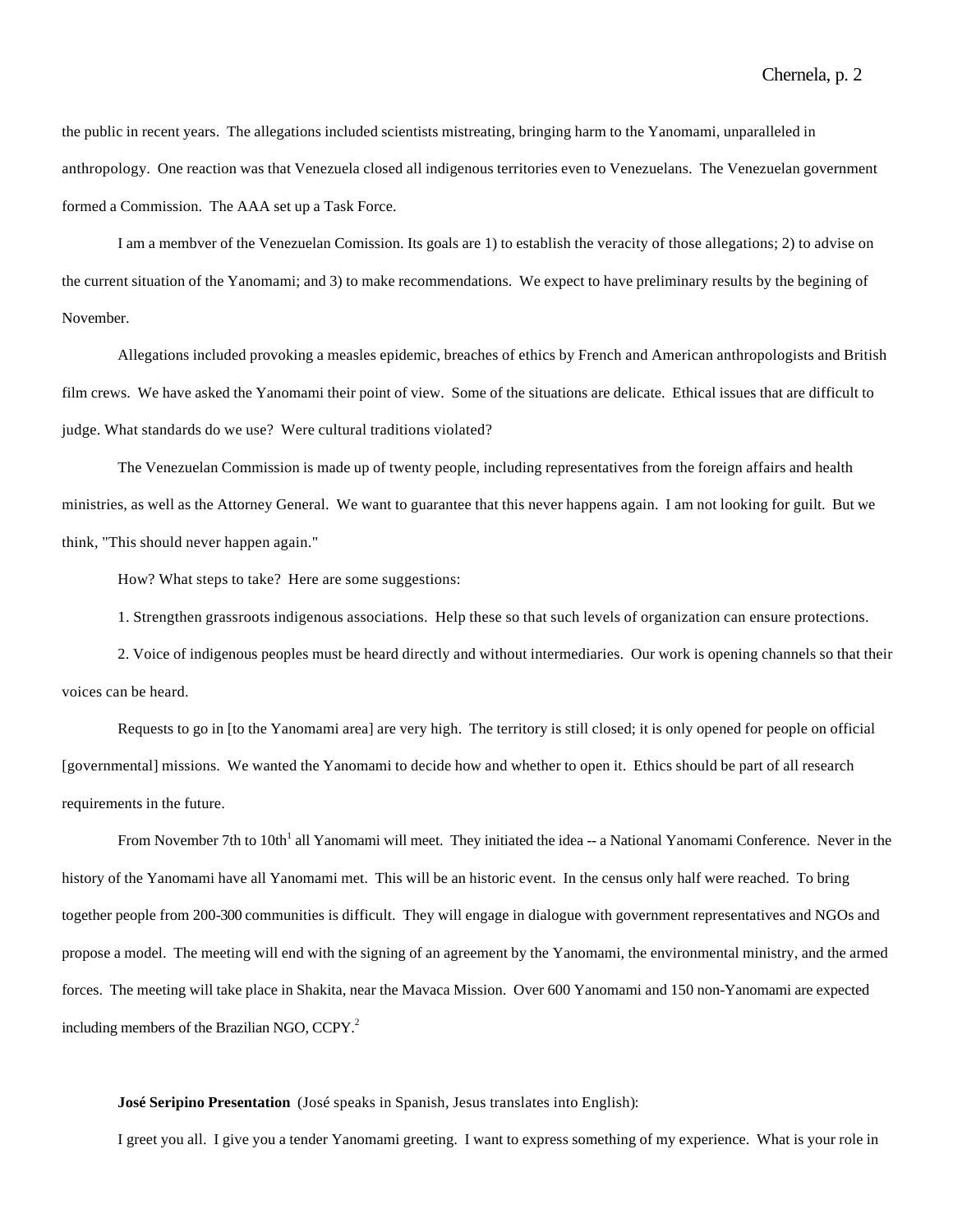the US? I want to listen.

I represent the organization SUYAO (Shabonos Unidos de los Yanomami del Alto Orinoco, or United Yanomamo Shabonos of the Upper Rio Orinoco). I also work for the Fovernor of the State of Amazonas. I bring you the Governor's greetings.

I will speak of two issues. First, health. The Health ministery has many nurses in Yanomami villages. I am struggling for Yanomami health -- to solve the health problems of the Yanomami. What are the diseases that we have? Malaria, infant diarrhea, hepatitis, and respiratory infection. I spoke with Minister Bucaran, the Minister of Health. They are looking for ways to improve Yanomami Health.

[Jesus speaks to José (inaudible)]

Now I will speak about the American anthropologist Chagnon. When they arived we Yanomami [children] didn't know -- we didn't even understand Spanish at that time. I was in school. We didn't understand. But now we learned something and now we ask people who come to work with us.

We formed a school -- primary and secondary -- that's when we began to defend our communities. So now we know all the bad things that happened. What are the bad things that happened? Taking blood. Taking skin [gestures]. I saw this. I was only ten years old. I thought, "OK. This will help us. But what happened? We haven't seen the outcome. We were not consulted.

[Jesus' translation differs slightly: "I remember. I was 10. I remember the blood, the skin biopsies. We didn't realize why they were doing this. Now we ask. We thought they were going to help us. We thought that blood was to make medicine. But thirty years have gone by and we never learned what happened with those studies. We only know that they are here, in this country (the U.S.)."]

So now there is an investigation. The missionaries didn't show us.

Jesus comments: "When he learned about the book, a friend of his invited Patrick to Venzuela and Patrick told him."

**José**: Then I knew. So I went to the Upper Orinoco. The founders (elders) are upset. I know alot of people are saying it's not true but the founders of the villages -- they remember. And now that's why we don't want researchers any more. We can't. We are the owners of the land. It's up to us to decide. Regarding permits for foreign researchers -- the Office of Indigenous Affairs cannot give permits. Because although they may be the bosses in Caracas they are not the bosses of the Upper Orinoco. We are the owners of our land so we want to decide. We want them to ask us. There are many rumours. I would like you to hear from me directly.

### **Questions from the Floor**

**Q**: The charge is that Chagnon's actions instigated the aggressive acts that he recorded -- to show what mankind was like --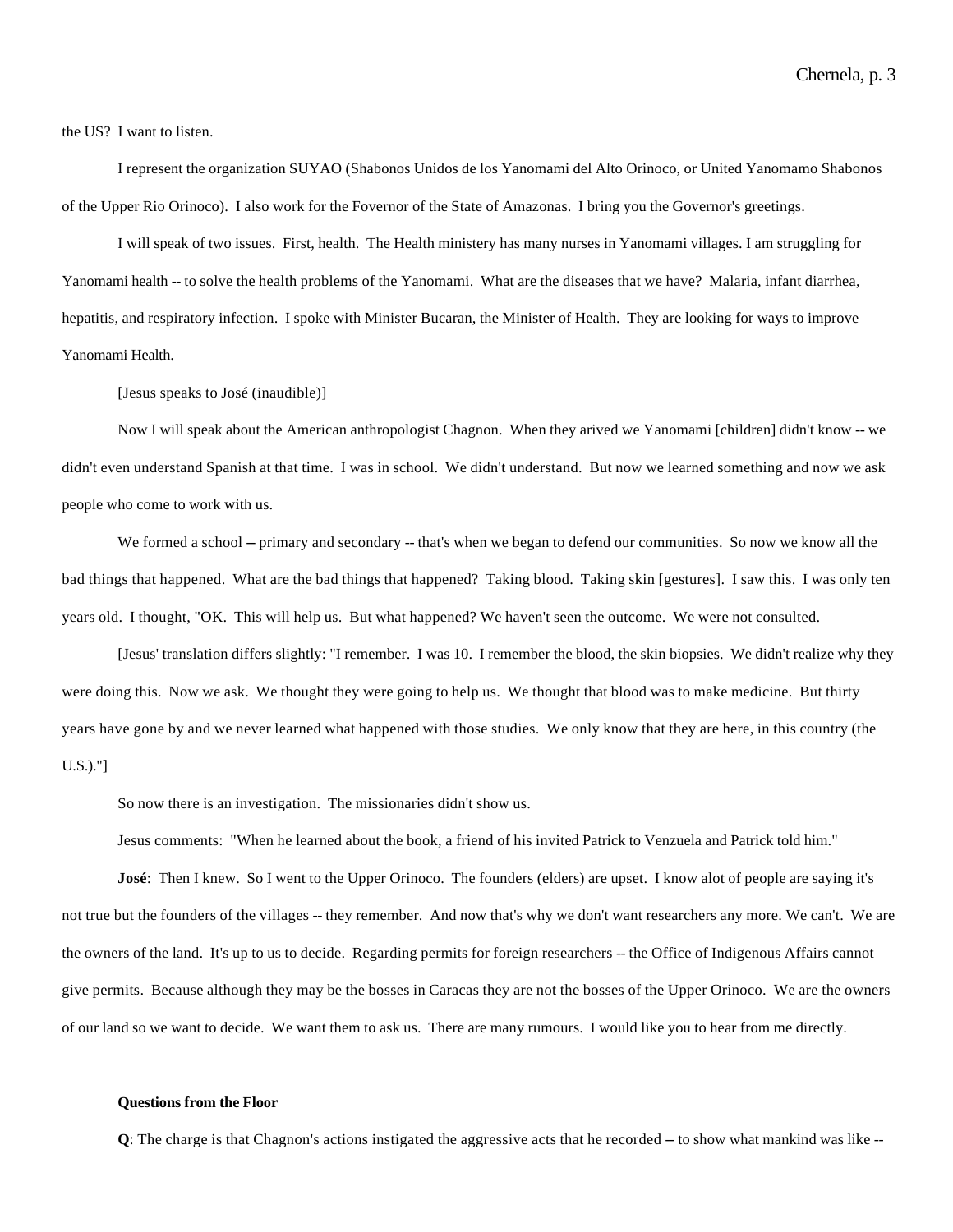part of our biology -- "the aggressive ape." But in almost every case the anthropologist turns out to have been the instigator.

**Jesus**: You put me in a spot. I am not able to make the findings of the Commission public. We find an imbalance of power. An anthropologist arives with all this wealth in the context of a very vulnerable people.

To José in Spanish, "Waiterismo -- Chagnon showed the Yanomami fighting all the time? What do you want to say?"

**José**: It's not all the time that the Yanomami are angry.<sup>3</sup> Sometimes not. It's not all the time. This is a lie that he invented in his book. If he treats the indian badly then the Yanomami could get angry.

Jesus translates: "It's not true that we're angry all the time. But if an anthropologist arrives and maltreats the Yanomami they could become <u>waiteri</u><sup>4</sup>."

**Q**: "This anthropologist leads a group to go and steal women. Do they see this anthropologist as having led these fights?

Jesus' translates question to José: "One community has so much more and another community has nothing -- does this contribute to fighting? Did Chagnon use his own boat to bring people to war?"

**José**: In those days we didn't have our own motors and he came with all that material -- his research materials. The Yanomami needed these things -- we were getting them from creoles. So one community has them and another not. Then other communities will get mad.

Jesus' translation: There were so many things brought to the community and the Yanomami wanted them so much..and he brought them to one village: this created tensions.

Jesus (in Spanish to José): Did Chagnon help the Yanomami fight?

**José**: Well, I don't remember.

**Jesus** (in English): Yes, he also got involved in fights. He would help one village attack another village.

**José**: He made people angry.

**Jesus** (in English): He said there was a disrespect shown to the Yanomami. He would run the Yanomami away from his

house. It was mistreatment.

Q: Chagnon went back 2-5 years ago. Can you tell us about this?

**José**: He hasn't come to study other things. He works on how much blood is taken from indians; how much excrement taken

from indians; how much urine. That's the only work that he has done...He comes without things so no one will accept him.

**Jesus** (in Spanish): This is from before -- he's asking about recently.

**Jesus** (in English): What happened was this. According to Venezuelan law, he needs local anthropologists to give him

institutional support. Chagnon had support in 1968. But the welcome wore thin. Between 1974 and 1995 Chagnon was not allowed in.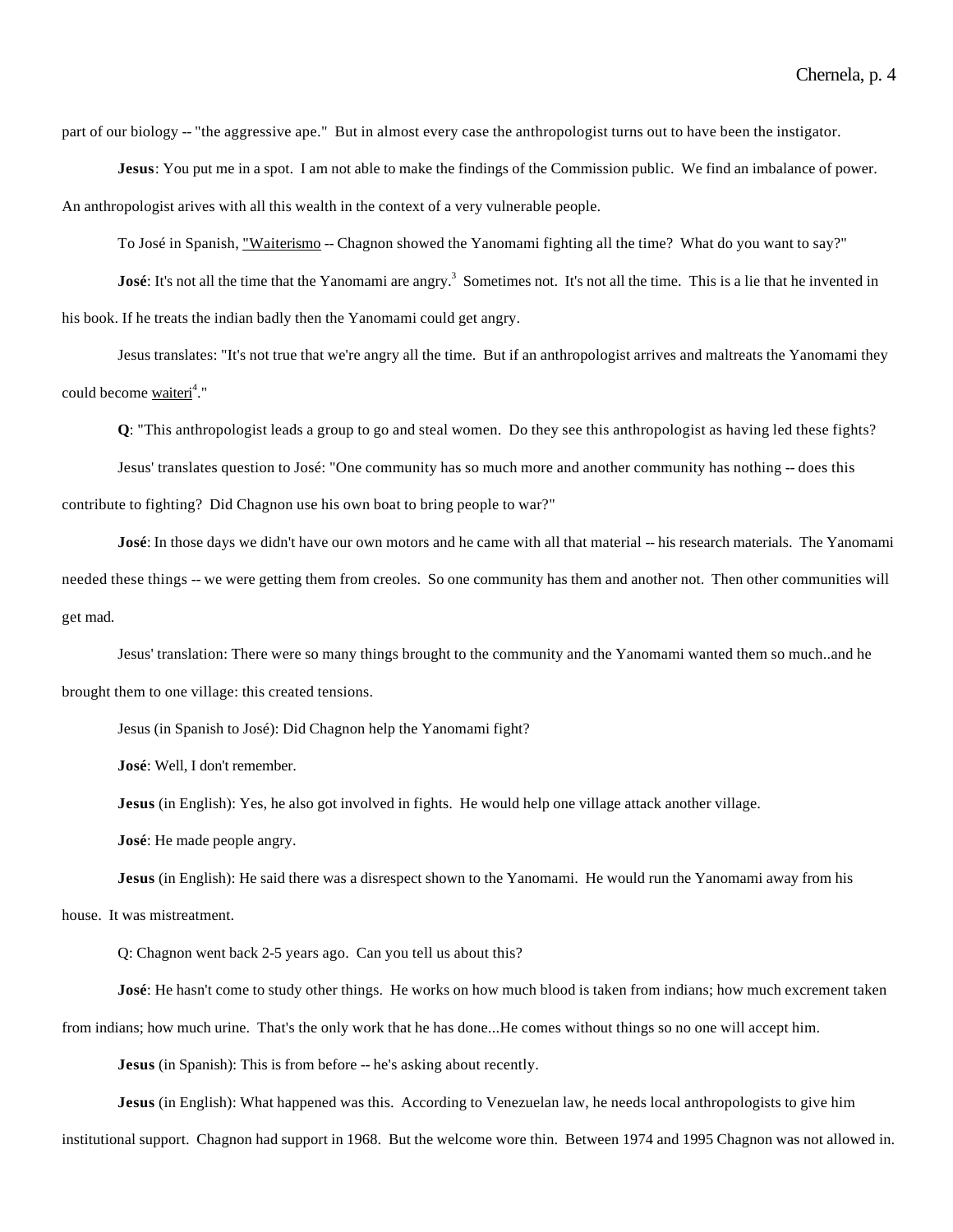In 1995 he got an architect to put up a front, saying that he will write on Yanomami architecture. That was when he wrote the Science article. The School of Architecture [later] denied him the permit. He got involved with the mistress of the Venezuelan president. She made a foundation and they got together with Charles Brewer Carias, linked with Robert Friedland's Colorado River project on cyanide. So Chagnon returns with Brewer-Carias, and takes 200 Americans in. Tierney calls it "market exoticism." He wanted to create a private reserve. [The] the president was ousted. The interim president gave Chagnon permission to enter. Chagnon was ousted after 1993 when he tried to investigate the Haximu massacre. From 1993 until the present he has been unsuccessful in getting research permits. The last time was when he was involved with the mistress.

Linda Rabben, session organizer: "What do the Yanomami think Chagnon owes to them and do they want the samples? Do they want them back?"

**Jesus** (in Spanish): Should they destroy the blood? Burn it? Or pay? And how much? What would resolve the problem with the blood?

**José**: This is true. Chagnon should keep his promise. But he never kept his promise to the community. Xakita -- with the founder -- he worked with this man closely. Now -- he died three weeks ago -- he promised this person a motor and he disappeared without giving it. He never paid that debt.

**Jesus** (English): that's a really Yanomami answer!

**José**: In communities further out -- he promised motors. I don't know when...

**Jesus** (Spanish): Sabelito's wife is waiting. She wonders when she will see her motor. What about the blood?

**José**: You can destroy it. But if you destroy it here, we won't know whether it will be all destroyed. You should send it all to us. We are talking about this.

**Jesus**: That blood has been given by some researchers to the human genome project. The Brazilian Yanomami are asking for their blood back. According to Yanomami culture, once someone dies, nothing of his can remain. So the idea that blood of people who died is still in use is disturbing. There are two alternatives -- either destroy it here or in Venezuela.

**José**: ONLY if it is impossible to send should it be destroyed here. It HAS to be destroyed! They are treating us like animals! We are human beings!

**Jesus**: There are new regulations and protections of indigenous peoples' rights over their body parts.

**Jesus**: Only two Yanomami live in Caracas. José has met with the president of Venezuela. The book will be translated into Spanish and the Yanomami will be able to read it "for internal purposes only." Several Yanomami went to speak with Patrick. We [the Commission] have invited Tierney to return to Venezuela but he has refused.